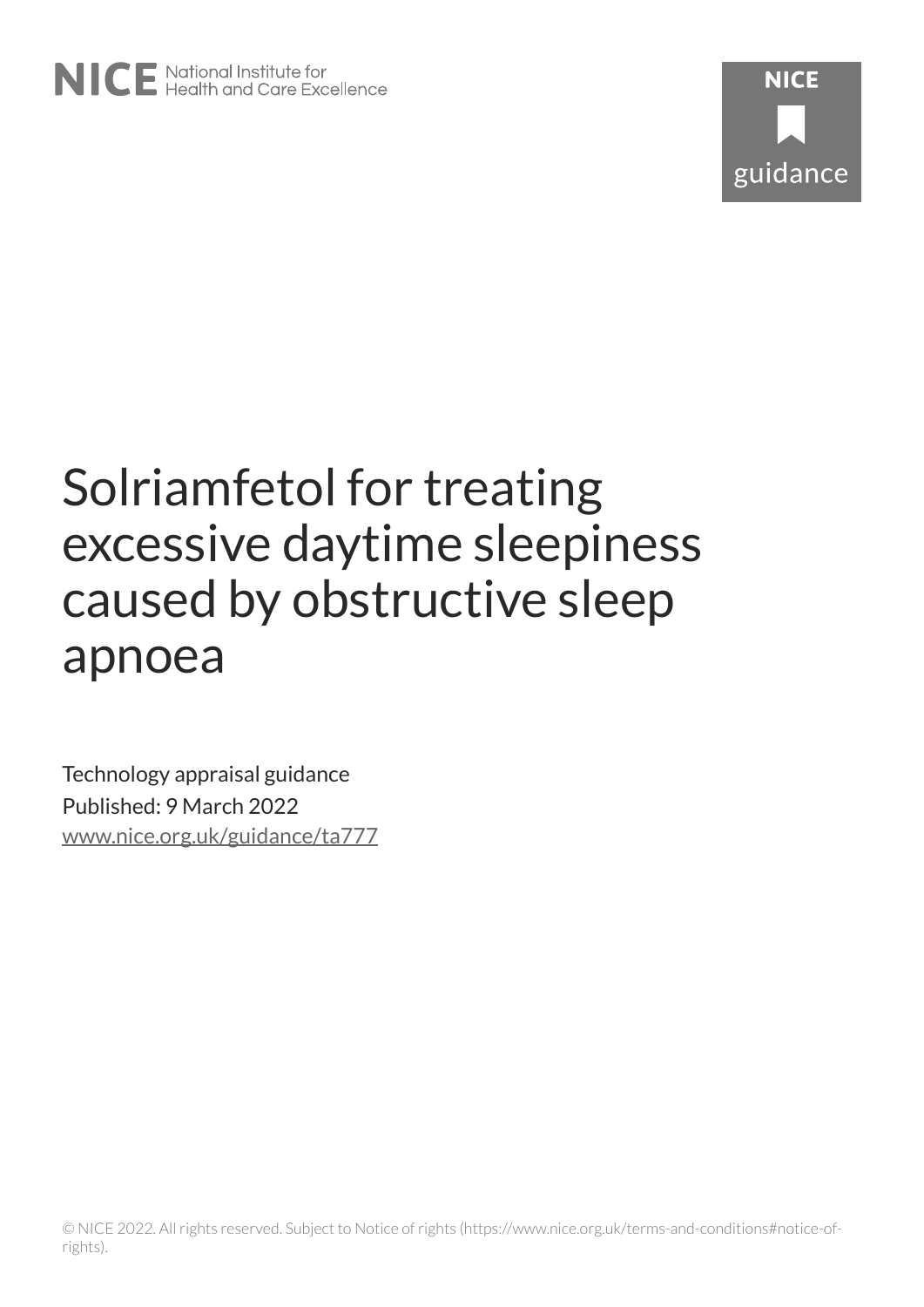## Your responsibility

The recommendations in this guidance represent the view of NICE, arrived at after careful consideration of the evidence available. When exercising their judgement, health professionals are expected to take this guidance fully into account, alongside the individual needs, preferences and values of their patients. The application of the recommendations in this guidance are at the discretion of health professionals and their individual patients and do not override the responsibility of healthcare professionals to make decisions appropriate to the circumstances of the individual patient, in consultation with the patient and/or their carer or guardian.

Commissioners and/or providers have a responsibility to provide the funding required to enable the guidance to be applied when individual health professionals and their patients wish to use it, in accordance with the NHS Constitution. They should do so in light of their duties to have due regard to the need to eliminate unlawful discrimination, to advance equality of opportunity and to reduce health inequalities.

Commissioners and providers have a responsibility to promote an environmentally sustainable health and care system and should [assess and reduce the environmental impact of implementing](https://www.nice.org.uk/about/who-we-are/sustainability)  [NICE recommendations w](https://www.nice.org.uk/about/who-we-are/sustainability)herever possible.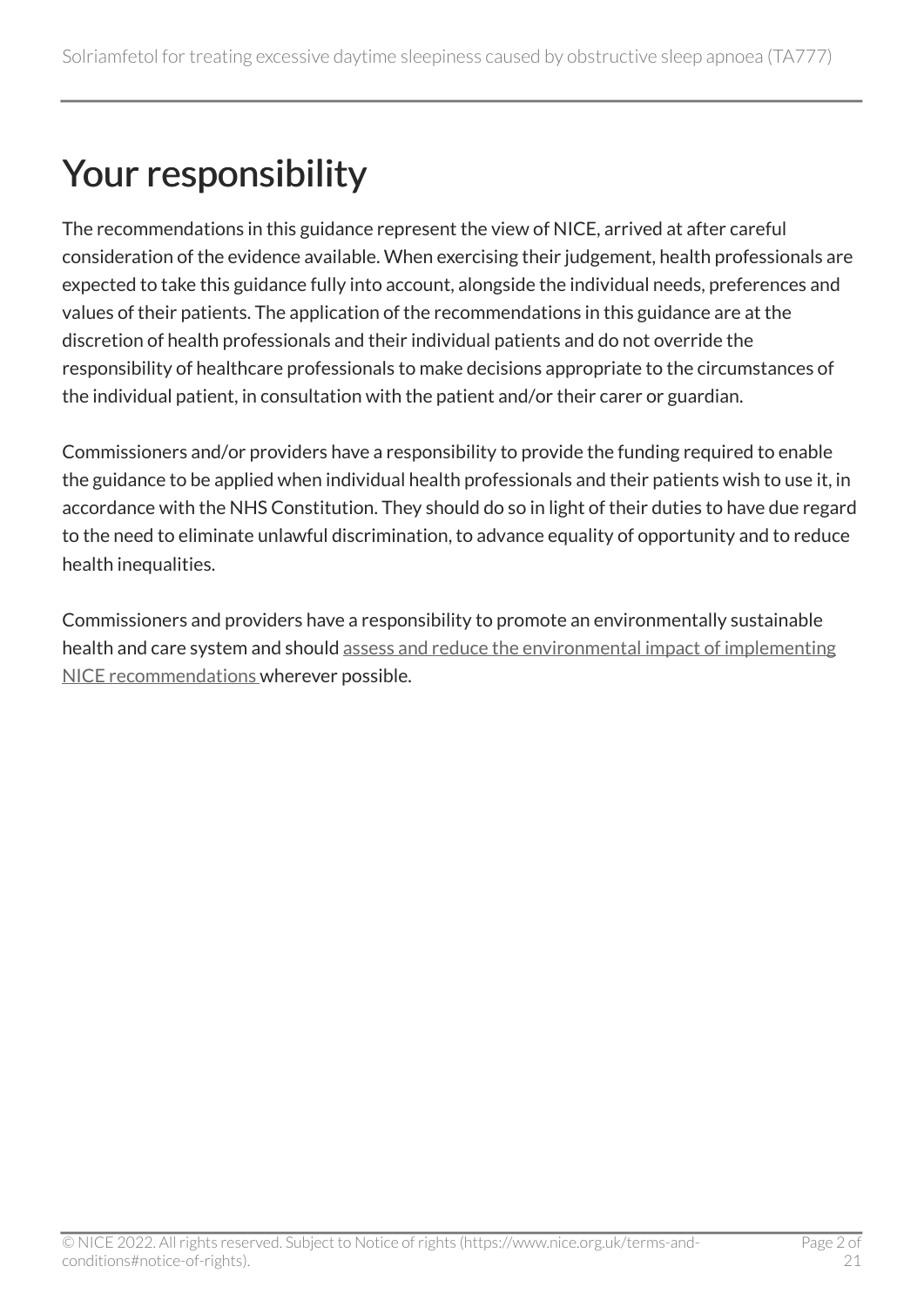## Contents

| $\overline{4}$ |
|----------------|
| 5              |
| 5              |
| 5              |
| 5              |
| 6              |
| 6              |
| 8              |
| 9              |
| 12             |
| 17             |
| 19             |
| 20             |
| 20             |
| 20             |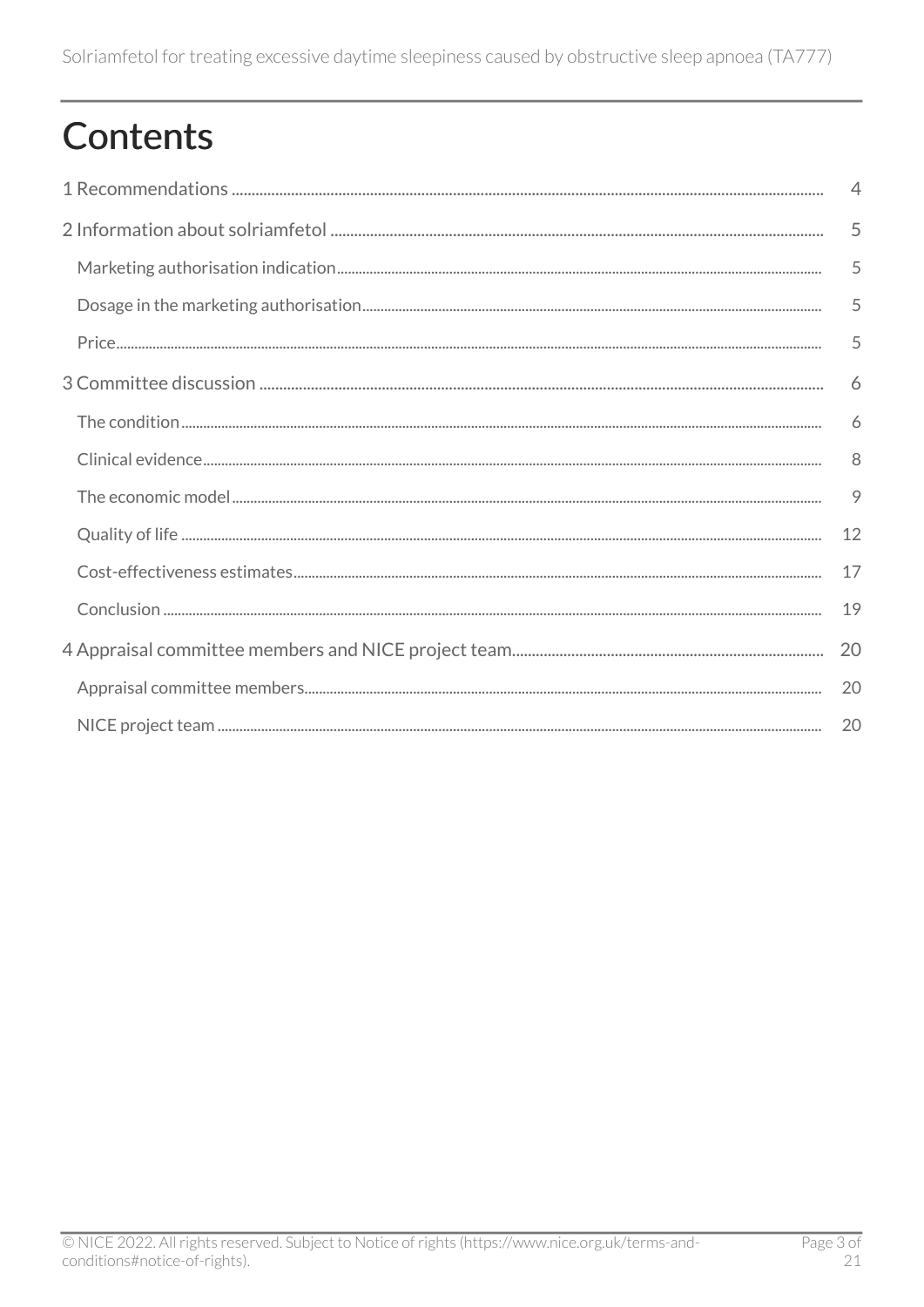### <span id="page-3-0"></span>1 Recommendations

- 1.1 Solriamfetol is not recommended, within its marketing authorisation, to improve wakefulness and reduce excessive daytime sleepiness in adults with obstructive sleep apnoea whose sleepiness has not been satisfactorily treated by primary obstructive sleep apnoea therapy, such as continuous positive airway pressure (CPAP).
- 1.2 This recommendation is not intended to affect treatment with solriamfetol that was started in the NHS before this guidance was published. People having treatment outside this recommendation may continue without change to the funding arrangements in place for them before this guidance was published, until they and their NHS clinician consider it appropriate to stop.

#### Why the committee made these recommendations

Excessive daytime sleepiness caused by obstructive sleep apnoea is usually first treated with a primary obstructive sleep apnoea therapy such as CPAP (standard care).

Clinical trial evidence shows that solriamfetol alone and when added to standard care reduces excessive daytime sleepiness compared with standard care alone.

The trial evidence does not show an improvement in quality of life. This may be because of how it was measured in the trials. It is likely that reducing excessive daytime sleepiness translates into improved quality of life, but it is uncertain by how much.

There are also concerns about how the trial data has been used in the economic model. Therefore, the cost-effectiveness estimates for solriamfetol compared with standard care alone are uncertain. They are also likely to be higher than what NICE normally considers an acceptable use of NHS resources. So, solriamfetol is not recommended.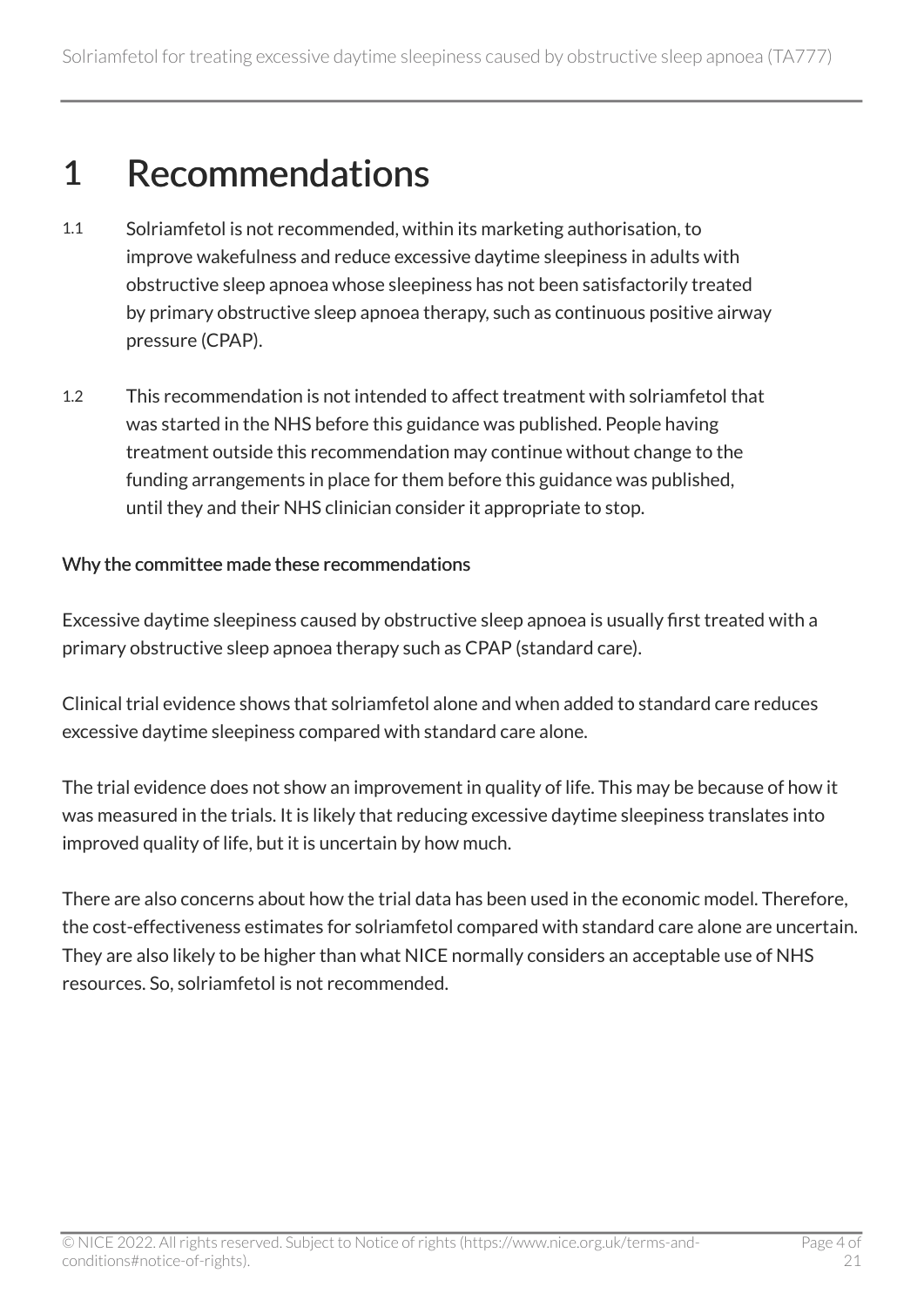## <span id="page-4-0"></span>2 Information about solriamfetol

### <span id="page-4-1"></span>Marketing authorisation indication

2.1 Solriamfetol (Sunosi, Jazz Pharmaceuticals) is indicated 'to improve wakefulness and reduce excessive daytime sleepiness (EDS) in adult patients with obstructive sleep apnoea (OSA) whose EDS has not been satisfactorily treated by primary OSA therapy, such as continuous positive airway pressure (CPAP)'.

### <span id="page-4-2"></span>Dosage in the marketing authorisation

2.2 The dosage schedule is available in the summary of product characteristics for [solriamfetol.](https://www.medicines.org.uk/emc/product/11017/smpc)

### <span id="page-4-3"></span>**Price**

2.3 The list price for solriamfetol is £177.52 for a 75-mg 28-day pack and £248.64 for a 150-mg 28-day pack (excluding VAT; BNF online accessed September 2021). The company has a commercial arrangement, which would have applied if the technology had been recommended.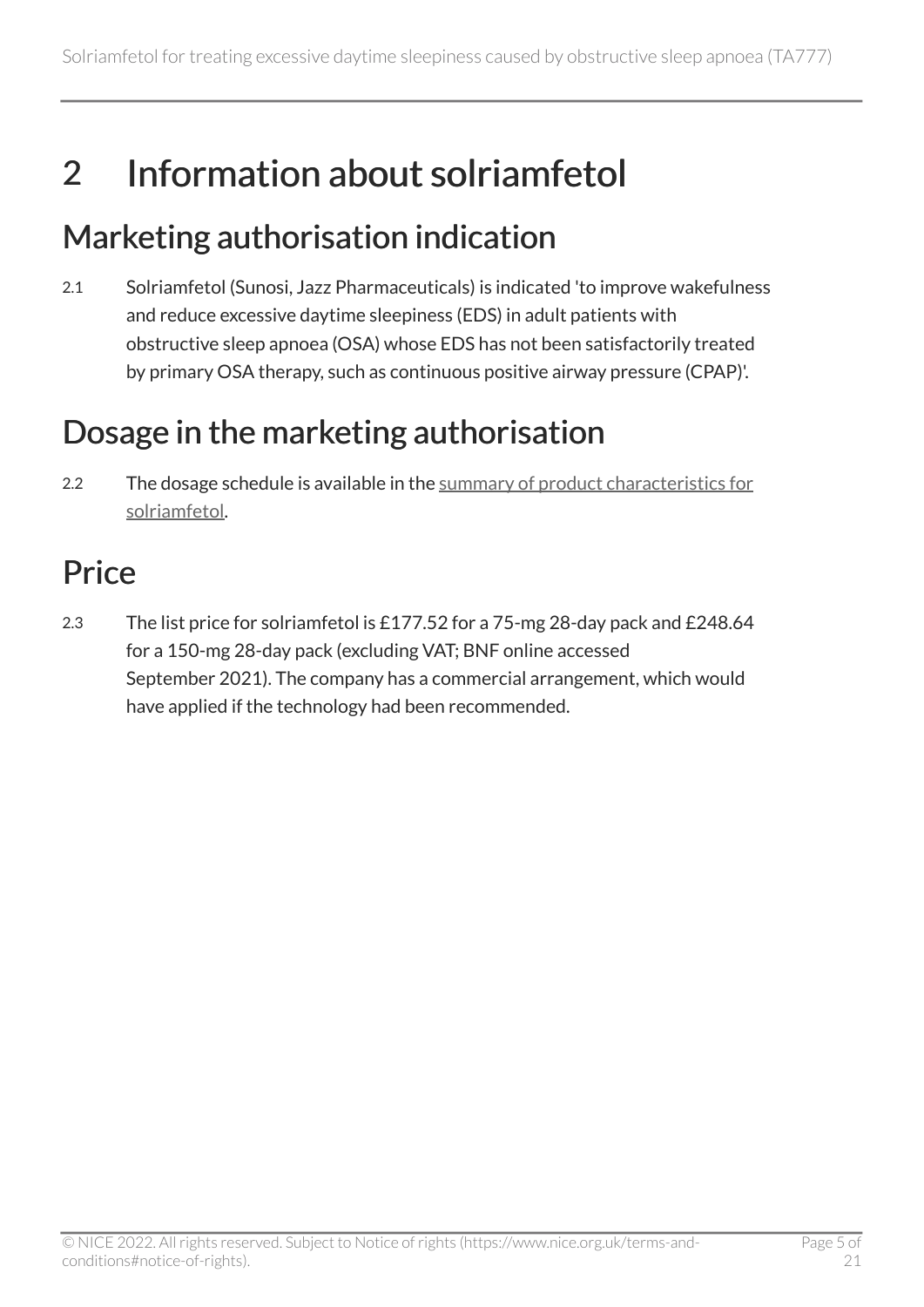## <span id="page-5-0"></span>3 Committee discussion

The [appraisal committee](#page-19-1) considered evidence submitted by Jazz Pharmaceuticals, a review of this submission by the evidence review group (ERG), NICE's technical report, and responses from stakeholders. See the [committee papers](https://www.nice.org.uk/guidance/TA777/evidence) for full details of the evidence.

The appraisal committee was aware that 1 issue was resolved during the technical engagement stage. It agreed that a subgroup of people with a baseline Epworth Sleepiness Scale (ESS) score of more than 12 should be used in the modelling (see the technical report, issue 2).

The committee recognised that there were remaining areas of uncertainty associated with the analyses presented and took these into account in its decision making. It discussed the following issues: primary therapy adherence, treatment response, adjustment for the improvement in the control arm, health utility values, partner utilities, treatment discontinuation, adverse events and dosing splits (see the technical report, issues 1 to 9), which were outstanding after the technical engagement stage.

### <span id="page-5-1"></span>The condition

#### <span id="page-5-3"></span>Excessive daytime sleepiness caused by obstructive sleep apnoea affects quality of life, but it is uncertain by how much

3.1 The patient expert explained that obstructive sleep apnoea can negatively affect people's physical and mental wellbeing. Because of excessive daytime sleepiness, aspects of daily life such as education, employment, maintaining a social life and the ability to drive, are all negatively affected. Symptoms of sleep apnoea such as snoring can disrupt partners' sleep, which may affect their quality of life as well. The clinical experts agreed that excessive daytime sleepiness negatively affects people's quality of life, but said it can be difficult to measure by how much. They also noted that obstructive sleep apnoea can be associated with an increased risk of high blood pressure or stroke. The committee concluded that excessive daytime sleepiness caused by obstructive sleep apnoea affects quality of life. However, it was uncertain how much reducing excessive daytime sleepiness would improve quality of life.

#### <span id="page-5-2"></span>CPAP is an appropriate comparator, but some people cannot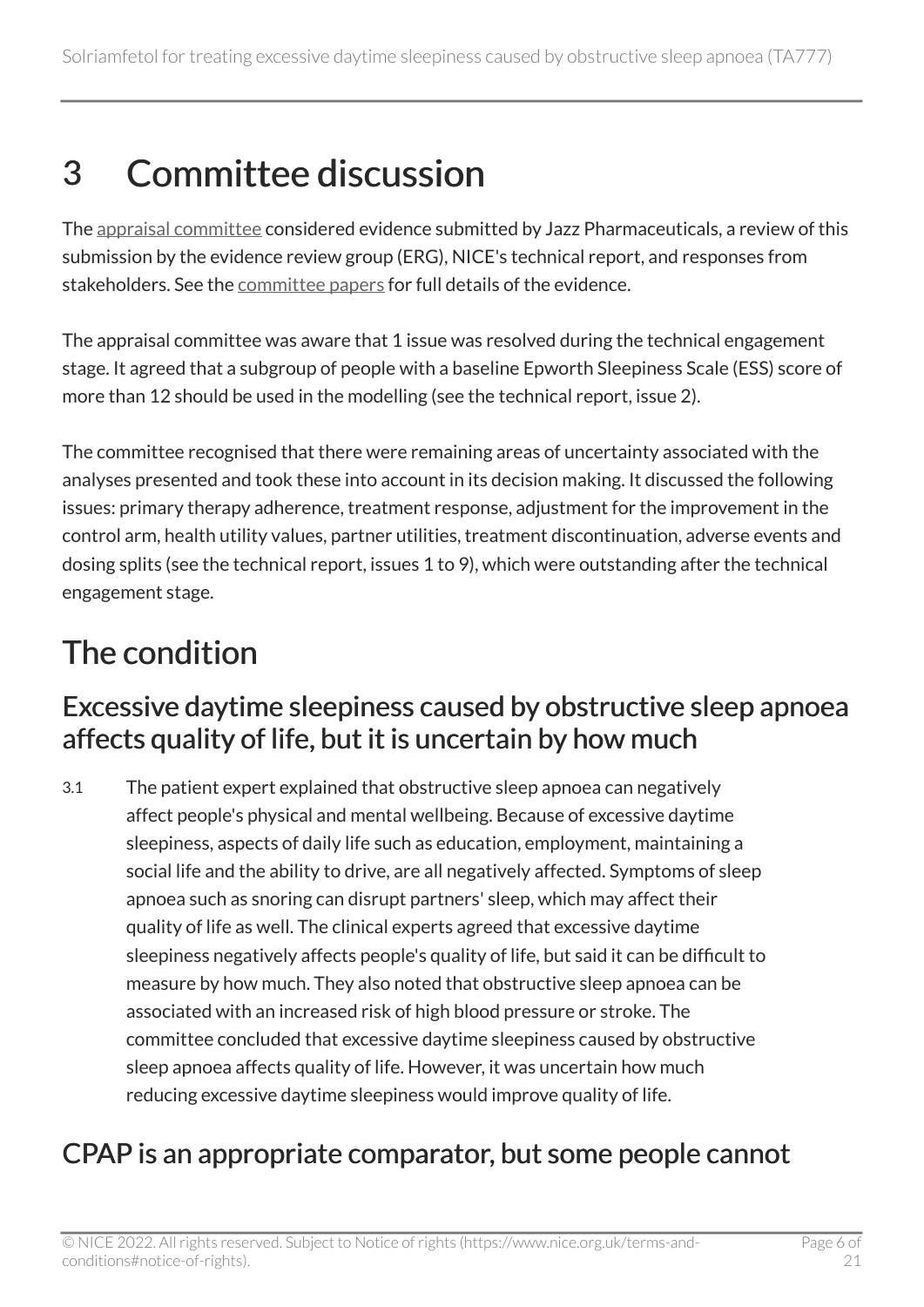### tolerate it

3.2 The clinical experts said that most people with excessive daytime sleepiness caused by obstructive sleep apnoea are referred to sleep clinics. Initial treatment includes lifestyle advice about weight loss. Mandibular devices are considered for people with mild symptomatic obstructive sleep apnoea. [NICE's](https://www.nice.org.uk/guidance/ta139)  [technology appraisal guidance on continuous positive airway pressure \(CPAP\)](https://www.nice.org.uk/guidance/ta139) [for obstructive sleep apnoea/hypopnoea syndrome](https://www.nice.org.uk/guidance/ta139) (from now, TA139) recommends CPAP for adults with moderate or severe obstructive sleep apnoea. The patient expert explained that CPAP is usually well tolerated but is associated with some inconvenience or discomfort. Wearing a face mask connected to the CPAP machine can also restrict sleeping. The clinical experts also said that some people cannot tolerate CPAP because they can feel claustrophobic wearing a mask, which can be exacerbated by certain mental health issues. People with neurodegenerative conditions may also not tolerate CPAP. The clinical and patient experts said that some people using CPAP will still have residual excessive daytime sleepiness. They noted that solriamfetol would be welcomed as another potential treatment option for this group. The committee concluded CPAP is an appropriate comparator. But some people cannot tolerate it, so a comparison with standard care without a primary obstructive sleep apnoea therapy was also important.

### Solriamfetol is likely to be limited to secondary care

3.3 Obstructive sleep apnoea is currently treated in sleep services commissioned by the relevant clinical commissioning group. The clinical experts noted that, if solriamfetol was recommended, the likely requirement for more monitoring of adherence to CPAP (see [section](#page-7-1) 3.5) could put pressure on these services. In its evidence submission and economic model, the company assumed that solriamfetol would be administered in specialist sleep services only. The committee asked the clinical experts if there was a possibility that solriamfetol could be prescribed in primary care. The experts suggested that treatment would have to be started in the specialist sleep clinics but were uncertain if longer-term prescribing could move to primary care. In response to consultation, the company provided information from clinicians and pharmacists to support its claim that solriamfetol would be limited to secondary care. It noted that solriamfetol has a black triangle in its marketing authorisation, meaning additional monitoring is needed. This would likely severely limit the use of solriamfetol in primary care. The committee concluded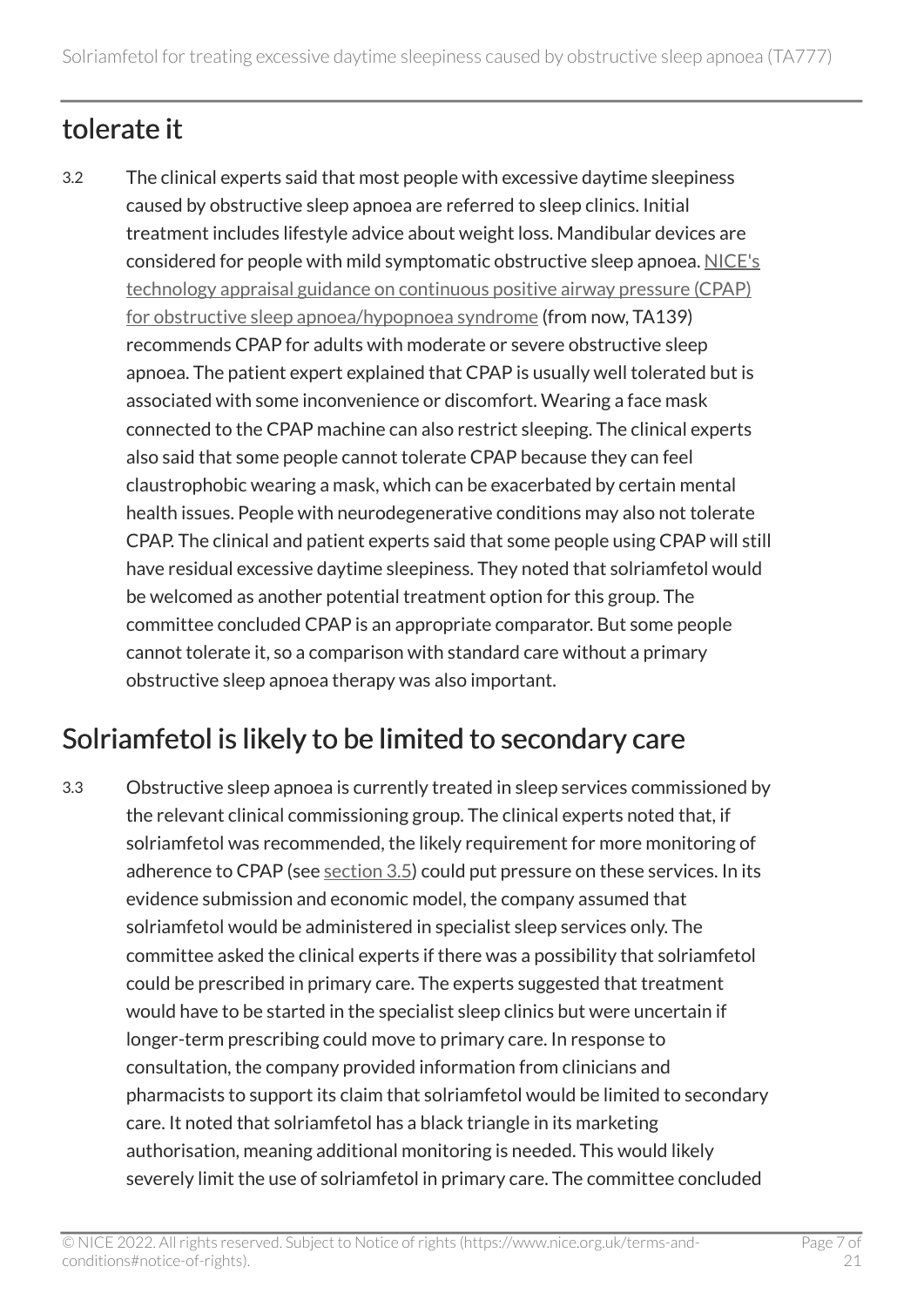that solriamfetol is likely to be limited to secondary care.

### <span id="page-7-0"></span>Clinical evidence

#### <span id="page-7-2"></span>Solriamfetol reduces excessive daytime sleepiness

3.4 The main clinical-effectiveness evidence for solriamfetol came from TONES 3. This was a 12-week, randomised, double-blind, placebo-controlled, multicentre trial. The intervention was solriamfetol in doses of 37.5 mg, 75 mg and 150 mg (also including an unlicensed 300 mg dose). In both the intervention and comparator groups, around 70% of patients were using a primary obstructive sleep apnoea therapy, defined as either a prior effective surgical intervention or CPAP, at the start of the trial. These people were classified as adherent. The coprimary outcome of the trial was change in the ESS score and Maintenance of Wakefulness Test (MWT) from baseline to week 12. The results showed a significant change in ESS score and MWT from baseline to week 12 across all 3 licensed solriamfetol doses. The committee concluded that solriamfetol reduces excessive daytime sleepiness.

#### <span id="page-7-1"></span>Solriamfetol is unlikely to affect adherence to a primary obstructive sleep apnoea therapy like CPAP

3.5 The patient expert and ERG said that some people with excessive daytime sleepiness may prefer to manage their symptoms with medicine instead of a primary therapy such as CPAP. This could lead to them using CPAP less and so a reduction in the combined benefits of CPAP and solriamfetol. The company included patient adherence to a primary therapy in its 3 trials (TONES 3, TONES 4 and TONES 5) as an exploratory end point. It also provided results from a peer-reviewed paper by Schweitzer et al. (2021), which showed no effect on primary therapy adherence in TONES 5 from baseline up to week 40. TONES 5 was an open-label trial assessing solriamfetol's long-term safety and efficacy for up to 52 weeks, and included patients who had completed another solriamfetol trial (including TONES 3). It included a 2-week placebo-controlled randomised withdrawal phase. The ERG noted that the results of Schweitzer et al. were highly uncertain because of missing data and poor reporting. It said that the estimates were not reported separately for people classified as adherent or non-adherent at baseline. The clinical experts said that most sleep clinics can monitor CPAP machines remotely and that some people, such as heavy goods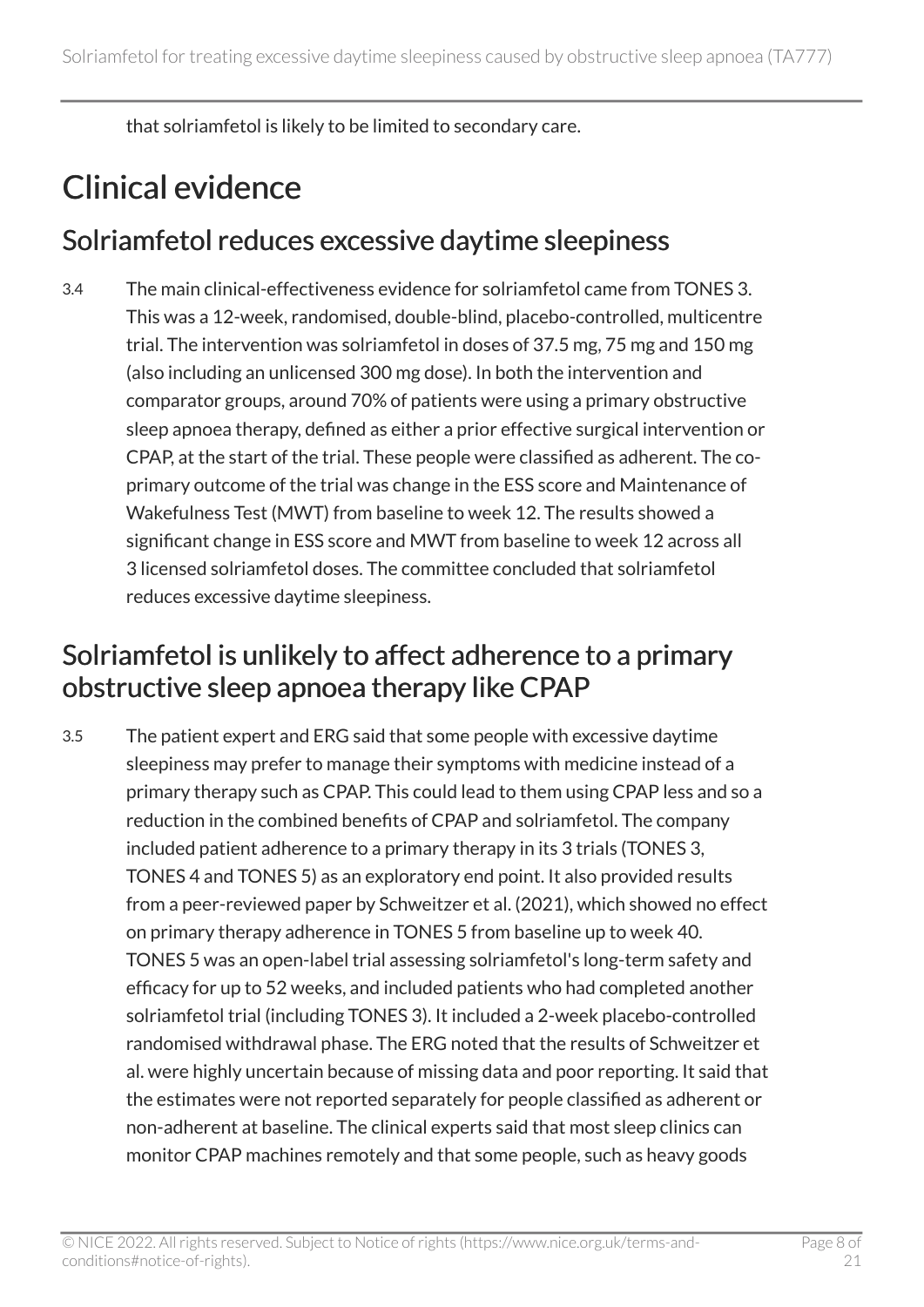vehicle drivers, have their CPAP use monitored remotely regularly. The clinical experts acknowledged that, although people having solriamfetol alongside a primary therapy such as CPAP would have their use monitored, it may have to be more frequent. The committee noted the uncertainty in the TONES 5 data on adherence. It would have preferred to see more sensitivity analyses of the impact of missing data in Schweitzer et al., and a subgroup analysis stratified by adherence at baseline. In response to consultation, the company provided additional sensitivity analyses, which showed that people having solriamfetol would meet the standard definition of adherence, even in a 'worst case' scenario with respect to the missing data from Schweitzer et al. In these analyses, adherence was defined as CPAP use of 4 hours or more on 70% of nights. The committee concluded that adherence to a primary therapy like CPAP is unlikely to be affected by treatment with solriamfetol.

### <span id="page-8-0"></span>The economic model

#### The company's model of solriamfetol with and without standard care is suitable

3.6 TONES 3 included people who adhered to a primary obstructive sleep apnoea therapy (standard care) and people who did not (see [section](#page-7-2) 3.4). In the economic model presented at the first committee meeting, the company assumed that everyone entering the model had either solriamfetol with standard care (for example, CPAP) or standard care without solriamfetol. It presented a cost-effectiveness scenario analysis that included people from TONES 3 who did not adhere to standard care. The ERG noted that the baseline ESS score for the non-adherent group was worse than the adherent group. This meant that the improvement in ESS score because of solriamfetol treatment was greater, resulting in a lower incremental cost-effectiveness ratio (ICER) if the non-adherent group data was used. The committee felt that the company had not properly explained its methods for modelling the non-adherent group, or why people were not using their primary therapy. The committee recalled that the marketing authorisation for solriamfetol includes people who previously used a primary therapy but stopped. The committee also recalled that people with mental health or neurodegenerative conditions may struggle to use CPAP regularly (see [section](#page-5-2) 3.2). It considered that recommendations restricting solriamfetol only for use with CPAP could discriminate against this group. The committee concluded that it would like to see clinical- and cost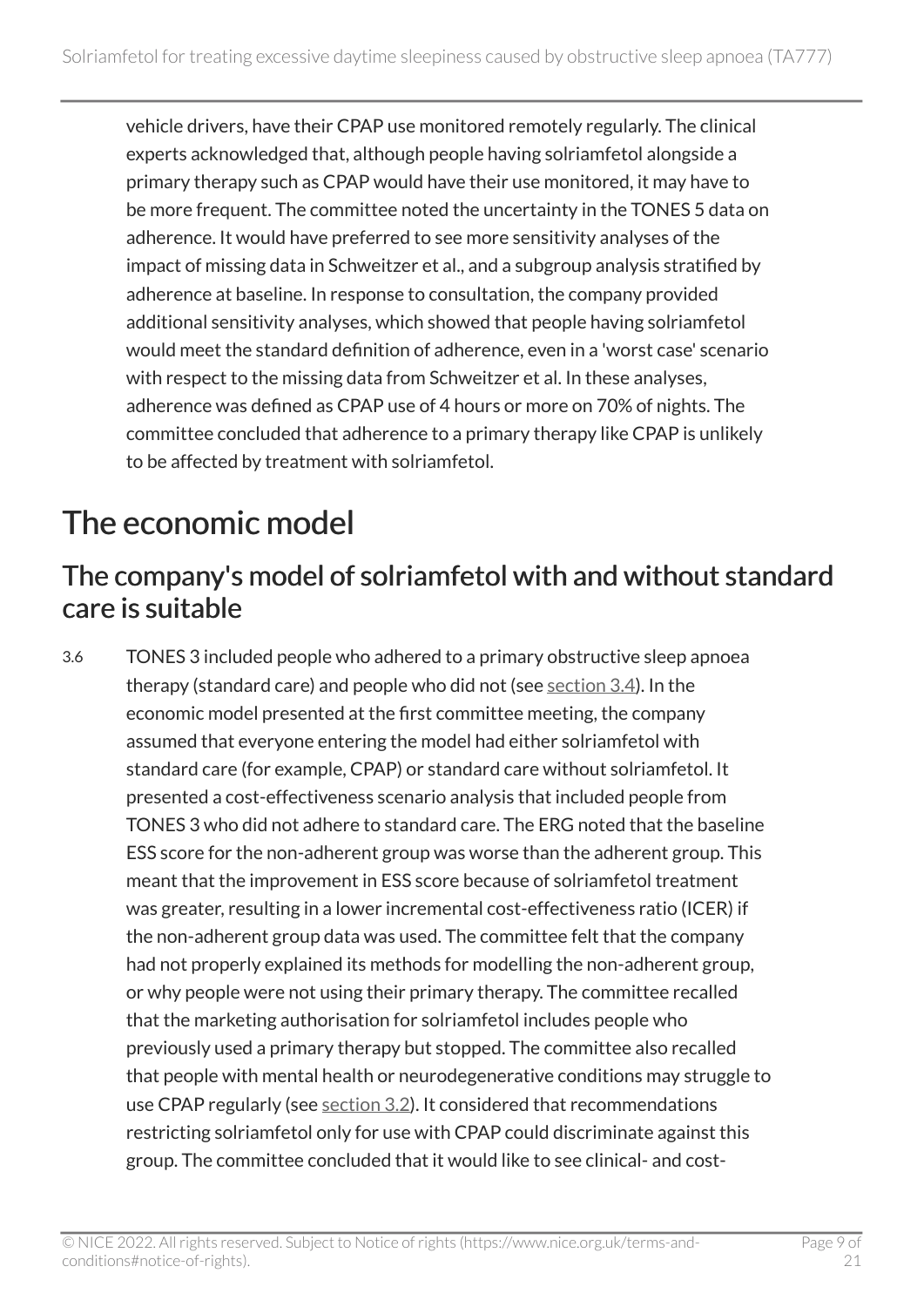effectiveness evidence for people who were not using a primary therapy. In response to consultation, the company provided clinical and cost-effectiveness evidence for people who were not using a primary therapy at baseline in TONES 3. The committee noted that the cost-effectiveness results were similar for people using a primary therapy at baseline compared with people who were not. It concluded that the company's model of solriamfetol with and without standard care was suitable for decision making.

#### <span id="page-9-1"></span>Treatment response defined as an ESS score reduction of 2 points or more is appropriate

3.7 The clinical experts said that the definition of treatment response for obstructive sleep apnoea varies considerably in clinical practice. The company used the ESS in TONES 3 as a component of the co-primary end point (see [section](#page-7-2) 3.4). The model it presented at the first committee meeting defined treatment response as an ESS score reduction of 3 or more points, based on clinical opinion. Advice to the ERG was that an ESS score reduction of 2 or more points was appropriate but clinicians would consider other factors when assessing treatment effectiveness. The clinical experts said that, although an ESS score reduction of 2 or more points may be appropriate, there is no consensus on what reduction can be considered clinically relevant and that it varies by individual. The ERG tested the ESS score reduction threshold in a scenario analysis, which showed that changing the threshold did not significantly affect the cost-effectiveness results. The committee acknowledged the uncertainty about the ESS but concluded that an ESS score reduction of 2 or more points was an appropriate criterion for treatment response. In response to consultation, the company updated its model to define treatment response as an ESS score reduction of 2 or more points. The committee accepted this for decision making.

#### <span id="page-9-0"></span>The company's Hawthorne effect scenario is an acceptable approach to account for the improvement in the control arm

3.8 In TONES 3, ESS score improved from baseline to week 12 in the control arm (placebo plus standard care). The company suggested that this was likely to be a 'true placebo' effect – that is, the effect would not continue in the real world for standard care plus placebo. However, the company acknowledged that the improvement in the TONES 3 control arm may also be because of observation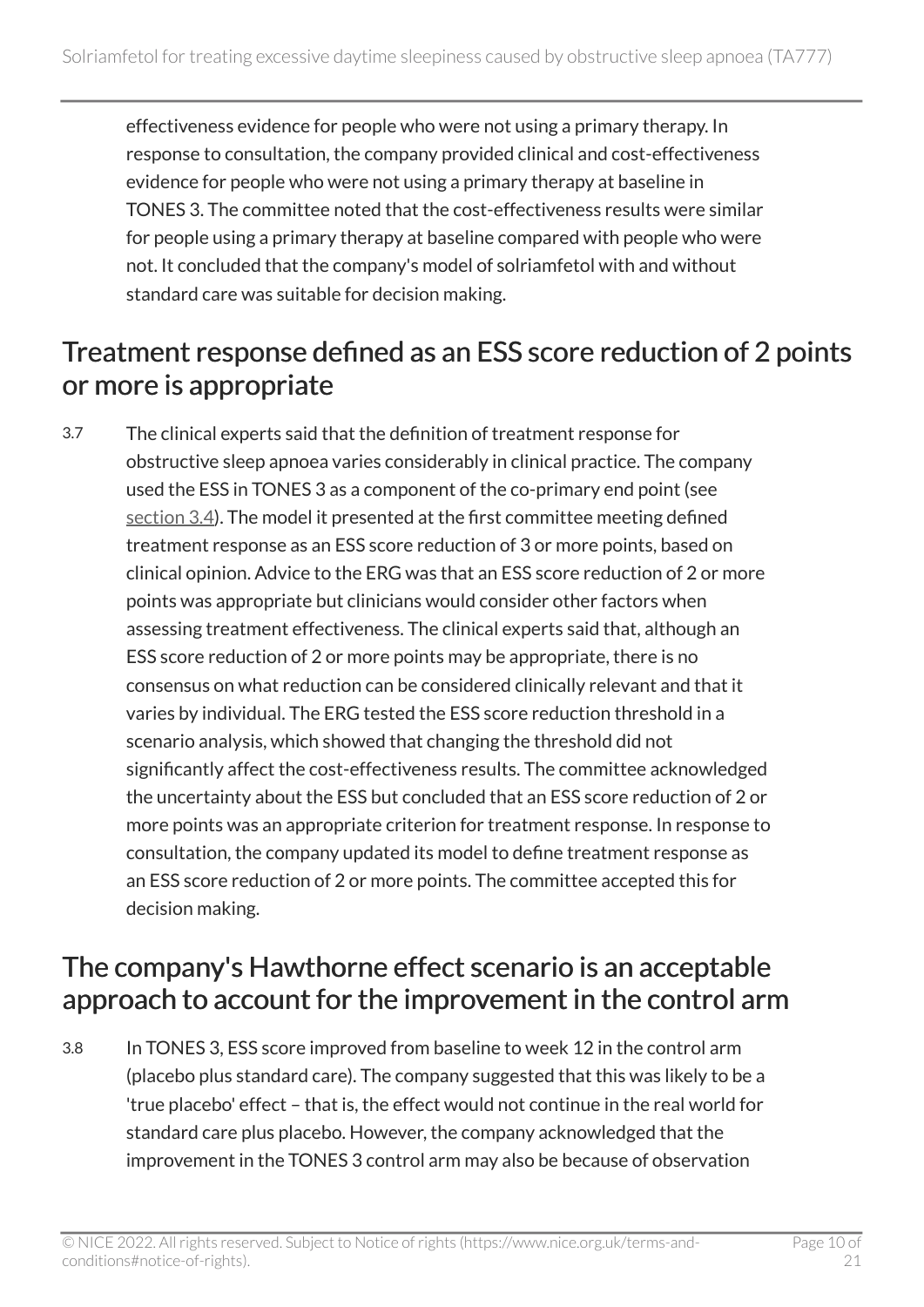bias – the Hawthorne effect (that is, patients reported an improvement in ESS score because they were being observed). Under this assumption, the size of treatment effect for both arms would be lower in the real world, but the relative difference between the arms would be maintained. The company adjusted for the Hawthorne effect by removing the improvement in ESS score observed in the control arm from both the standard care and solriamfetol with standard care groups in its model. However, the ERG considered that some of the improvement in the TONES 3 control arm could be because of regression to the mean. This is a tendency for extreme values to move closer to the mean when measures are repeated over time. The ERG preferred to use the raw unadjusted trial data for both the standard care and solriamfetol with standard care groups in the model, which it considered would reflect outcomes in clinical practice. During technical engagement and in response to consultation, the company presented evidence to suggest that the improvement in the TONES 3 control arm was unlikely to be because of regression to the mean. This included evidence from people transitioning from TONES 3 to TONES 5. Those who were already having solriamfetol showed a greater improvement in ESS score when treatment with solriamfetol was unblinded. The company also noted that the speed of improvement in the TONES 3 control arm was too fast to be regression to the mean, and that the baseline ESS scores in TONES 4 and TONES 5 were similar. This meant that neither baseline was a temporary extreme value, as would be expected with regression to the mean. The committee acknowledged that there may be some regression to the mean. In response to consultation, the company did sensitivity analyses, varying the relative contribution of each of the 3 potential mechanisms for the improvement in the TONES 3 control arm (regression to the mean, Hawthorne effect and true placebo). The company considered that assuming the control arm improvement was solely because of the Hawthorne effect, was conservative. This is because the true placebo effect may also be relevant due to the possible psychological benefit of having placebo in the trial, that is generalisable to routine practice. The ERG explained that there was not enough evidence to decide which mechanism was most relevant. It highlighted that there was uncertainty in the company's regression to the mean analyses. This was because the company assumed that people having solriamfetol whose symptoms did not respond to treatment had the same mean ESS score as the pooled standard care arm. The ERG was also concerned that attributing the control arm improvement to the true placebo effect would mean that the NHS would be paying for the benefit of placebo, if solriamfetol was recommended on this basis. The committee considered that the company's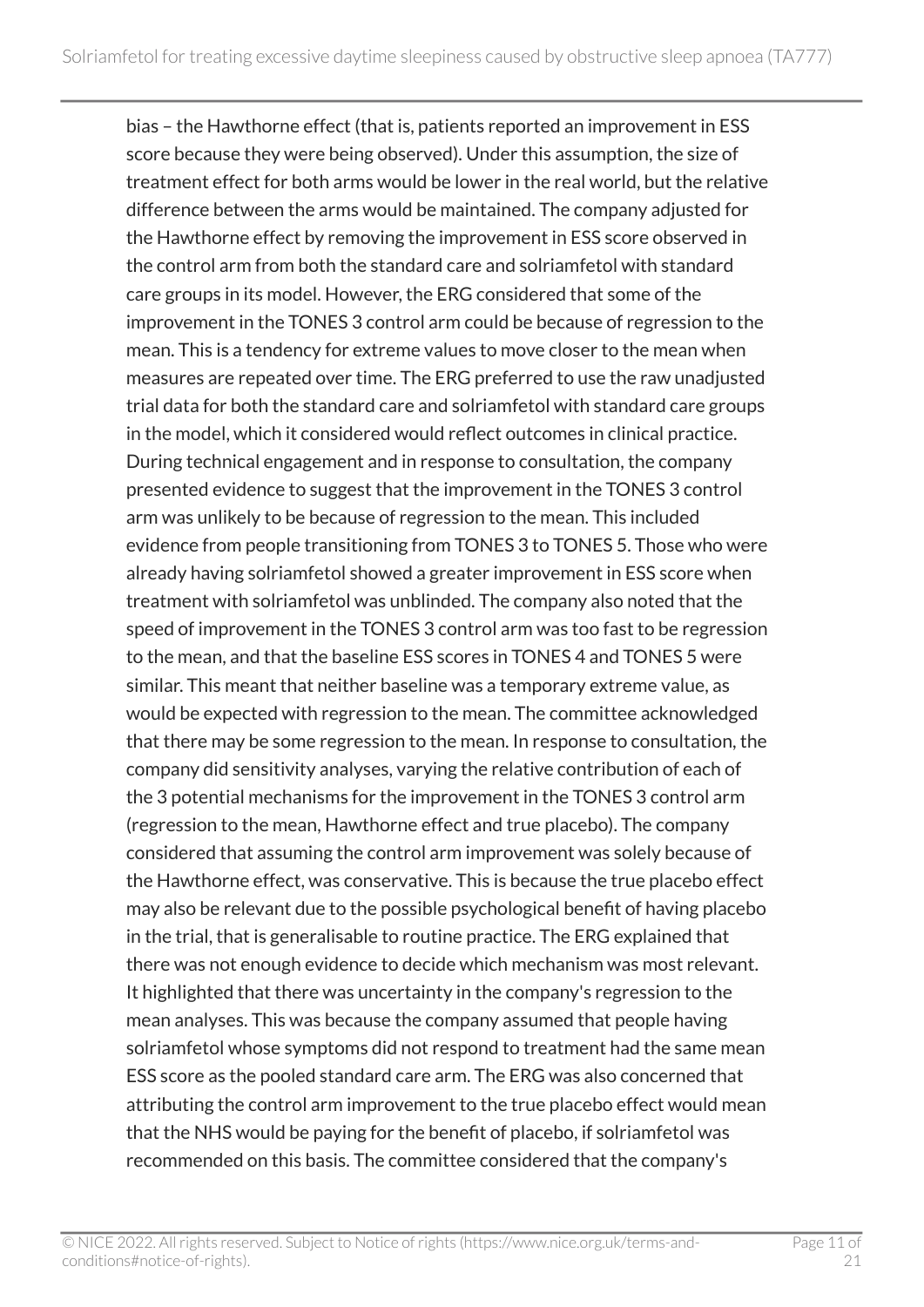adjustment for the Hawthorne effect in its model was plausible. It felt that it was unlikely that regression to the mean was a major cause of the improvement in the TONES 3 control arm. It agreed with the ERG's concern about the true placebo effect. The committee concluded that it was reasonable to consider the 100% Hawthorne effect scenario in its decision making.

### <span id="page-11-0"></span>Quality of life

#### <span id="page-11-1"></span>EQ-5D may have limitations in assessing quality of life for people with excessive daytime sleepiness

3.9 EQ-5D data from TONES 3 showed that people having solriamfetol had no improvement in quality of life from baseline to week 12. The clinical experts explained it is likely that the reduction in ESS score in TONES 3 would have some impact on quality of life, but it is difficult to determine the extent of improvement using standard quality-of-life measures such as the EQ-5D. Higher ESS scores mean more excessive daytime sleepiness. The company explained that the EQ-5D is insensitive to changes in quality of life for people with excessive daytime sleepiness caused by obstructive sleep apnoea. This is because it does not include a sleep domain and is unable to measure the impact of obstructive sleep apnoea on interpersonal relationships. The company suggested that the EQ-5D data collected in TONES 3 did not accurately reflect the substantial quality-of-life burden of the disease. It also noted that the EQ-5D results were inconsistent with the other TONES 3 outcome measures. The committee concluded that the EQ-5D may have limitations in assessing quality of life for people with excessive daytime sleepiness.

#### <span id="page-11-2"></span>Using the National Health and Wellness Survey may be biased

3.10 The company used a mapping algorithm to estimate EQ-5D values based on ESS scores using data from the National Health and Wellness Survey (NHWS). The ERG considered that the company's mapping approach using NHWS was appropriate given the lack of alternative data. However, the committee was concerned that, if EQ-5D is truly insensitive to changes in quality of life for people with this condition (see [section](#page-11-1) 3.9), then mapping ESS scores to the EQ-5D would not be appropriate and an alternative quality-of-life measure should be used. In response to consultation, the company said that it did not consider that the EQ-5D or SF-36 data collected in the TONES trials would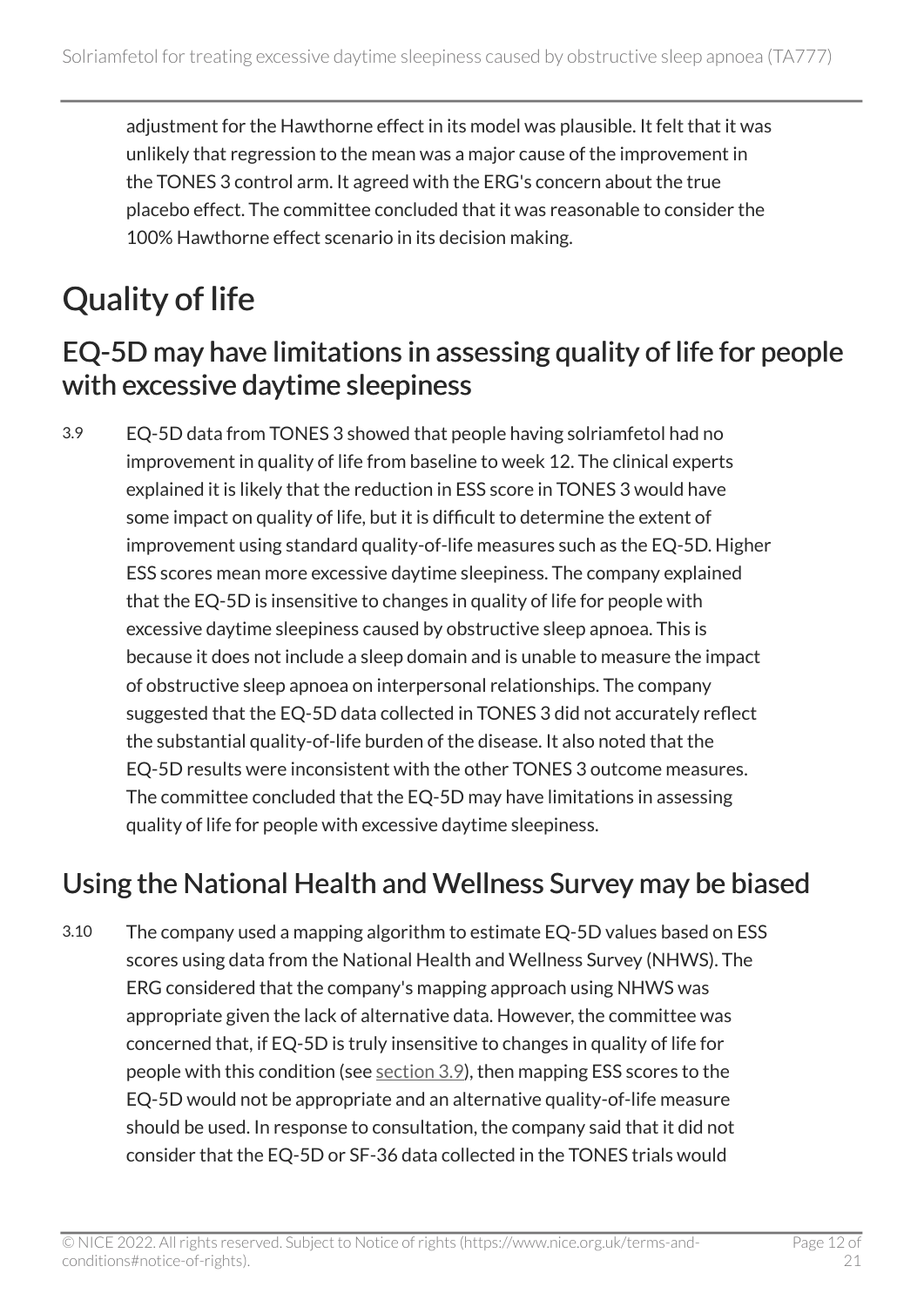accurately reflect the burden of obstructive sleep apnoea on quality of life. It continued to use the NHWS mapping algorithm as its base case and did not provide alternative SF-6D utilities. In its second meeting, the committee noted several concerns with the company's NHWS mapping approach. It understood that the NHWS data was collected online from people who self-reported experience of obstructive sleep apnoea, narcolepsy, or both, rather than people who had necessarily been formally diagnosed. This may limit how relevant the NHWS data was to NHS clinical practice. The design of the NHWS also did not allow analysis of changes in ESS score or EQ-5D over time, which may have given a more reliable measure of how change in ESS score predicts change in utility. The ERG highlighted that the NHWS algorithm may have omitted important predictive variables relating to quality of life. The committee was aware that similar mapping algorithms, based on longitudinal data that did not map change scores, have been used in [NICE's technology appraisal guidance on](https://www.nice.org.uk/guidance/ta655)  [nivolumab for advanced squamous non-small-cell lung cancer after](https://www.nice.org.uk/guidance/ta655) [chemotherapy](https://www.nice.org.uk/guidance/ta655) and [benralizumab for treating severe eosinophilic asthma.](https://www.nice.org.uk/guidance/ta565) But, it noted that in the current appraisal, trial data and other sources for the mapping were available. The company said that the NHWS mapping algorithm used best methodological practice and that it should be considered as the base case. Despite this, the committee concluded that although the NHWS mapping approach might have advantages, it preferred a mapping based on the McDaid algorithm (see  $section 3.11$ ) because it is likely to be less biased.

#### <span id="page-12-0"></span>TONES 3 and the McDaid algorithm are the most appropriate utility sources

3.11 The company provided a scenario using the mapping algorithm from TA139, reported in McDaid et al. (2009). This used individual patient data measured both before and after treatment from 3 studies of people with sleep apnoea who attended sleep clinics. The committee acknowledged uncertainty because the McDaid algorithm was based on a smaller sample size than the NHWS. However, it noted that McDaid had been accepted by the committee in TA139, and that McDaid did not share some of the limitations of the NHWS data (see [section](#page-11-2) 3.10). But the committee agreed that mapping should be considered a second-best option compared with using the available trial data. The company provided analyses suggesting that the EQ-5D data from TONES 3 was inappropriate to use because there was a 'ceiling effect'. A large proportion of patients in TONES 3 had a baseline utility of 1 (the maximum utility value). This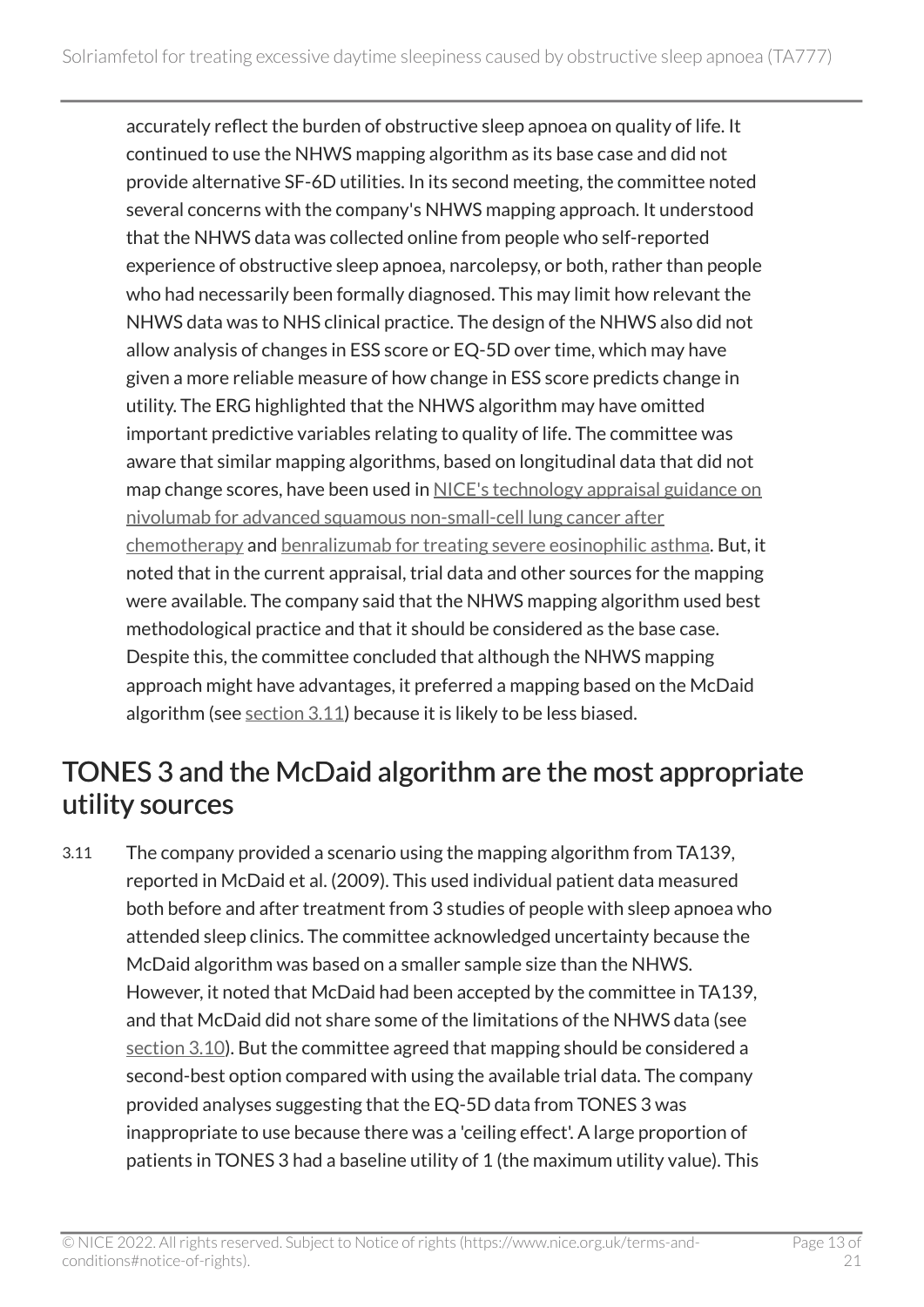meant there was minimal room for utility scores to improve during the trial. The company also provided an analysis simulating what the utility gain might have been had different baseline utility values (from other CPAP studies) been used. The ERG had concerns about the rationale for the ceiling effect because it was unclear why other CPAP studies that also used EQ-5D would not have had a similar ceiling effect. It noted that the baseline utility in the studies provided by the company were also in a population who had not had CPAP and so did not necessarily align with the population for this appraisal. The company showed research (Feng et al. 2021) suggesting a large ceiling effect with EQ-5D and that it does not include aspects of quality of life such as energy and wellbeing. It argued that studies in people who had not had CPAP were more appropriate, because symptoms would not have been satisfactorily managed by CPAP in people who would have solriamfetol. The company also noted that the baseline EQ-5D values in TONES 3 did not reflect the high baseline ESS scores, and that the trial was not long enough to capture changes in quality of life. The committee considered that the McDaid mapping would have some of the same issues as the EQ-5D data from TONES 3, because it still used the EQ-5D. It felt that it had not been presented with enough evidence to disregard the EQ-5D data from TONES 3. So the committee considered that evidence directly from TONES 3 was a relevant source for consideration, despite uncertainty about the utility gain associated with ESS and the general limitations of using EQ-5D. The company preferred assigning utility values based on both response status and treatment group because it considered that patients who had placebo in the trial would not be considered to 'respond' in practice. The committee did not agree with this approach, because there was no evidence provided for a treatment-related difference in quality of life that was not associated with ESS score. It agreed that health state utility values based on response status and independent of treatment group were preferred. The committee concluded that the quality-of-life benefits for solriamfetol from TONES 3 or from the utilities mapped using McDaid were the most acceptable sources for consideration in its decision making.

#### <span id="page-13-0"></span>Averaging the utility values directly from TONES 3 and McDaid is appropriate

3.12 The committee considered that both TONES 3 and the McDaid algorithm provided equally plausible estimates of how much reducing excessive daytime sleepiness improves quality of life. It noted that the utility estimates differed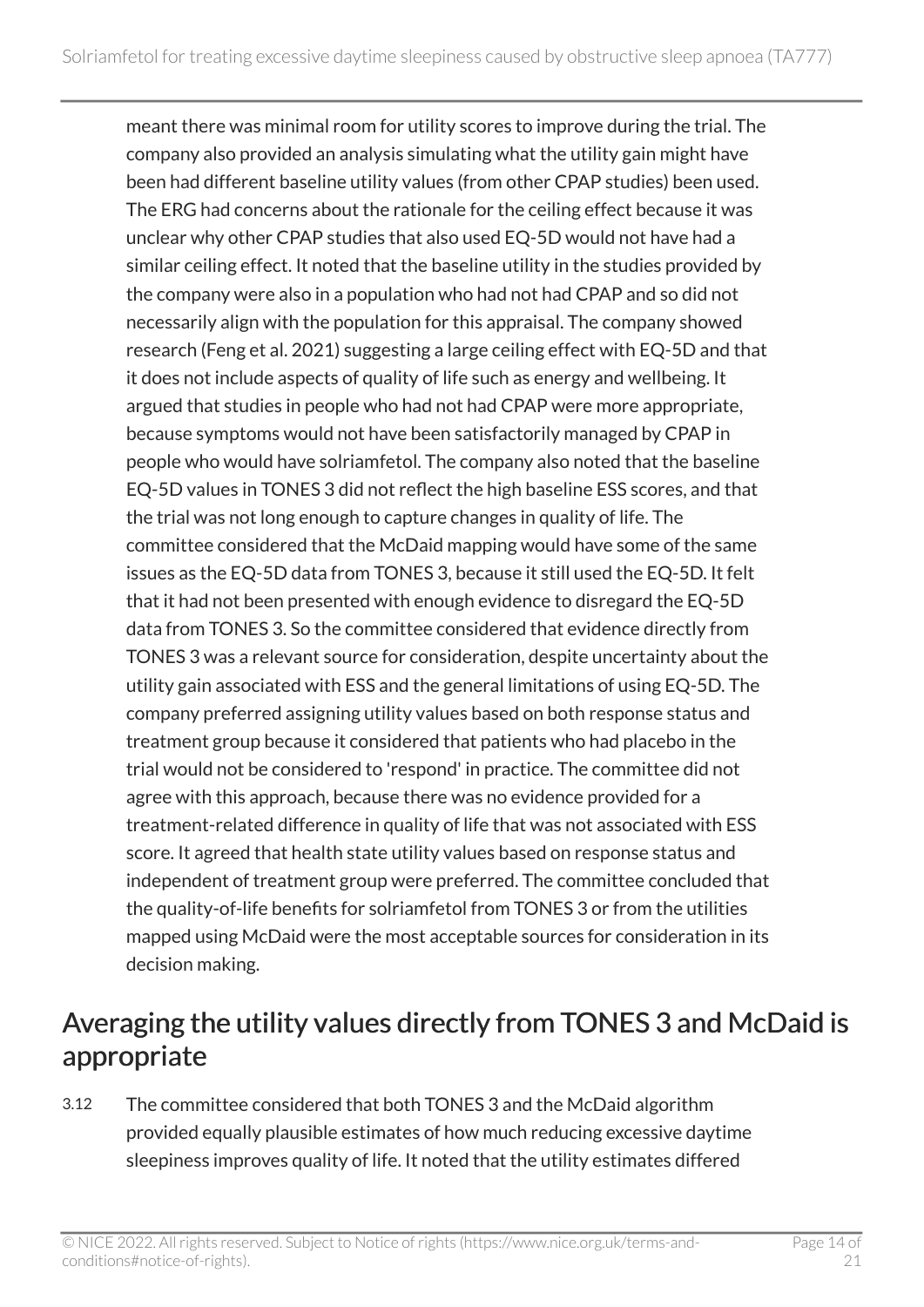widely, resulting in considerably different cost-effectiveness estimates depending on which utilities were used. The ERG explored 2 methods for averaging the TONES 3 and McDaid utilities. This would mean that reducing excessive daytime sleepiness would give some quality-of-life improvement in the model, though not as little as TONES 3 suggested or as much as McDaid alone suggested. The committee considered this approach would be the most appropriate way of producing an ICER for its decision making. The first method averaged the EQ-5D utilities directly from TONES 3 with the utilities from McDaid. This approach assumed no relationship between ESS score and EQ-5D in TONES 3. The second method averaged the coefficient of change in ESS score and change in EQ-5D from TONES 3 and McDaid. The company considered that the methods used by the ERG were unconventional and lacked transparency. The company was also unclear why the 2 utility sources had been weighted equally in the ERG's analysis. The committee was not convinced there was enough evidence to prefer 1 source of utilities over the other. It recognised that both methods used novel techniques to determine a utility value between 2 different types of evidence. It noted that both methods had limitations, but the first method was preferable because it took into account any differences in the models used to calculate the utility values (such as covariates). The committee concluded that using the first method to average the utility values from TONES 3 and McDaid was appropriate.

#### Partner utility values are an important consideration but there is not enough evidence to include them in the modelling

3.13 [Paragraph 5.1.7 on perspective in NICE's guide to the methods of technology](https://www.nice.org.uk/process/pmg9/chapter/the-reference-case#perspective) [appraisal](https://www.nice.org.uk/process/pmg9/chapter/the-reference-case#perspective) notes that the perspective on outcomes should include all direct health effects, whether for patients or for other people. The company included partner utility values as a scenario in its modelling. This was because of the substantial impact that symptoms of obstructive sleep apnoea and its treatment can have on partners. The clinical expert agreed that partner utility values should be considered because of the substantial impact on family members (see [section](#page-5-3) 3.1). But the ERG was concerned about the methods the company used to estimate partner utility values because the time trade-off utility estimates may not be comparable to those from the EQ-5D. In its first meeting, the committee considered that partner utility values are important, but it had not been presented with enough evidence to support their inclusion in the modelling. In response to consultation, the company did not provide additional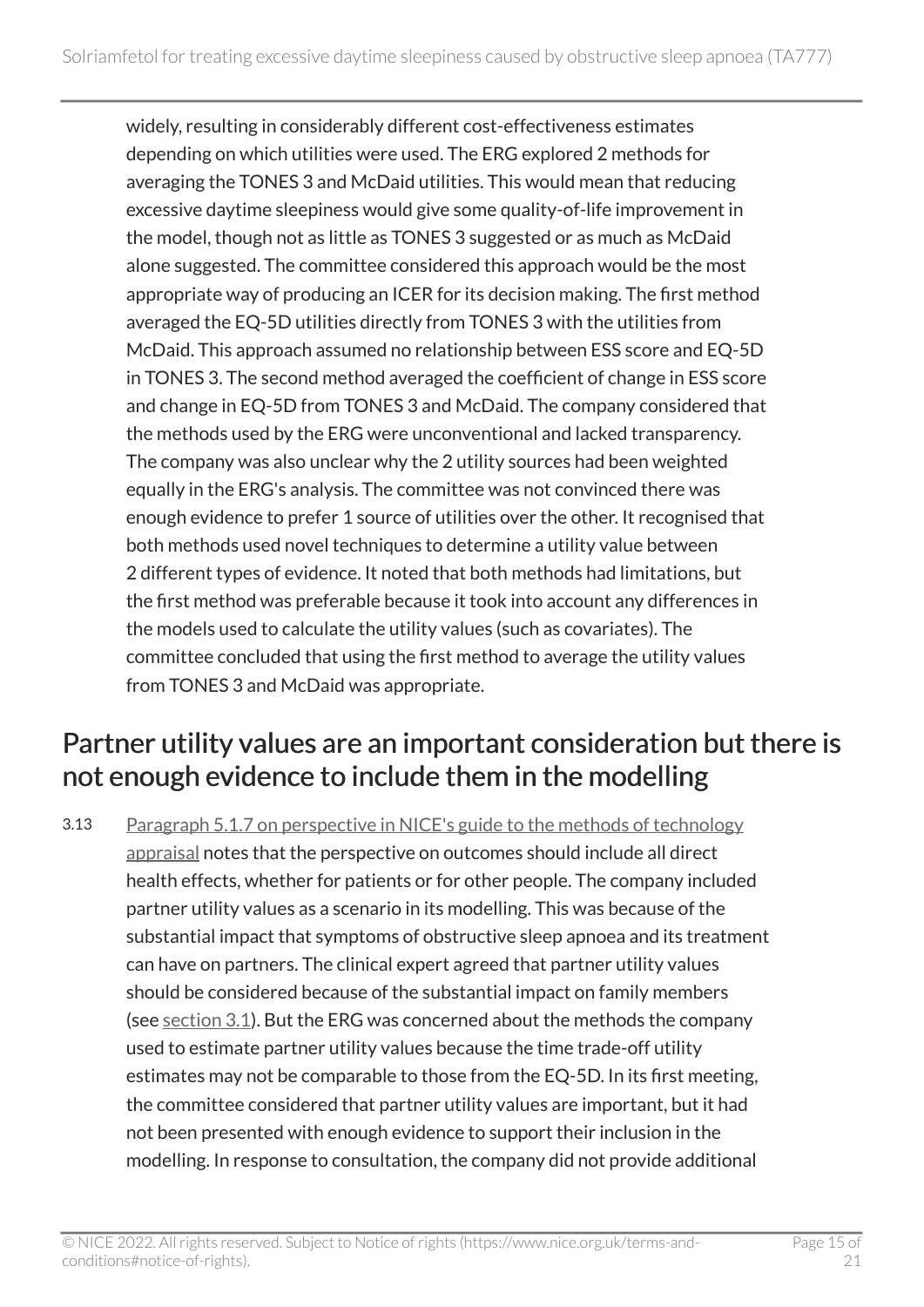evidence to support including partner utilities. So, the committee did not change its earlier conclusion.

#### <span id="page-15-0"></span>Hospitalisation costs for serious adverse events should be included in the modelling

- 3.14 The company model presented at the first committee meeting did not include any costs for serious adverse events. The company said this was because most adverse events in TONES 3 were mild or moderate in severity. For adverse events that led to treatment discontinuation, the company model included the cost of 1 GP consultation. The ERG highlighted that some of the serious adverse events related to solriamfetol in the 150 mg arm of TONES 5 led to hospitalisation. This included 1 stroke. The company argued that including the cost of stroke would not be appropriate because it can occur in the target patient population in the 'real world'. In its base case, the ERG included hospitalisation costs for serious adverse events in patients taking solriamfetol (including stroke). In response to consultation, the company provided scenario analyses using different hospitalisation costs, based on hospitalisation rates. Its revised base case used annualised hospitalisation rates from TONES 3 for both treatment arms. The ERG highlighted that the company base case included a higher rate of hospitalisation with standard care than with solriamfetol, which the ERG considered implausible. The ERG preferred to use hospitalisation rates from TONES 5. The committee was presented with 3 other scenarios:
	- Scenario 1: hospitalisation rates from TONES 5 irrespective of relationship to solriamfetol for the solriamfetol arm, with no hospitalisation costs for the standard care arm.
	- Scenario 2: hospitalisation rates from TONES 5 irrespective of relationship to solriamfetol for the solriamfetol arm, and hospitalisation rates based on Hospital Episode Statistics data for the standard care arm.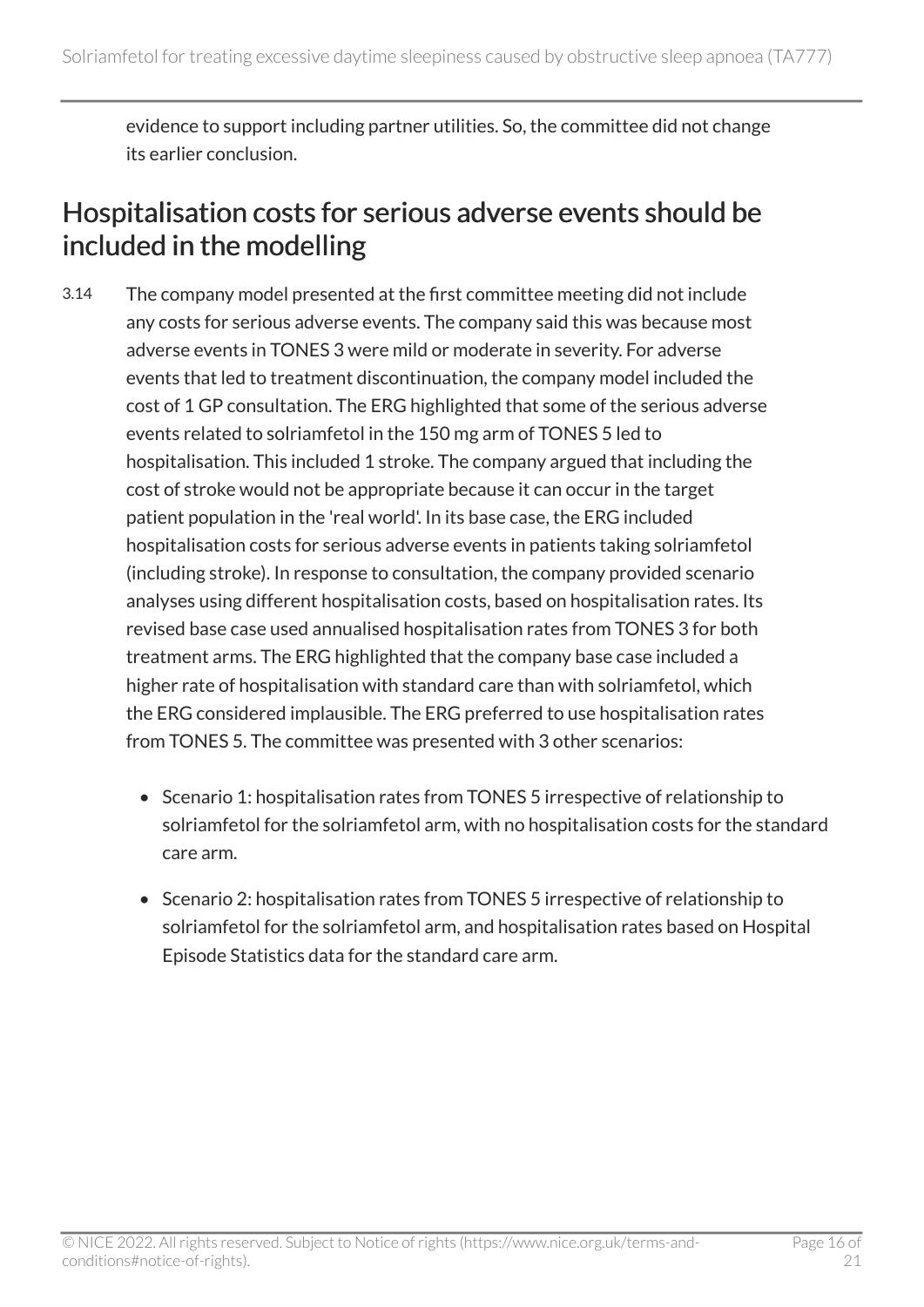• Scenario 3: treatment-related hospitalisation rates from TONES 5 for the solriamfetol arm, with no hospitalisation costs for the standard care arm.

The committee agreed with the ERG that the company base case was implausible. It considered that in scenarios 1 and 2, the hospitalisation rates for the solriamfetol arm were implausibly high. So, the committee concluded that the hospitalisation costs presented in scenario 3 were acceptable for decision making (the exact hospitalisation rates are commercial in confidence and cannot be reported here).

#### <span id="page-16-1"></span>A dose split based on US prescribing data is acceptable

3.15 Solriamfetol is available in different doses, which vary in cost and effectiveness. The clinical experts explained that it is difficult to estimate the most likely dose split in NHS clinical practice. Results for the different solriamfetol doses were weighted, based on dose-splitting assumptions, to inform cost-effectiveness comparisons between solriamfetol and standard care. In the company's base case, it was assumed that the dose splits were 40%, 40% and 20% respectively for the 37.5 mg, 75 mg and 150 mg doses of solriamfetol. The ERG noted that this dose split was different to that reported in a US study of prescribing data, in which a greater proportion of patients had the 75 mg dose (the figures are commercial in confidence and cannot be reported here). The ERG preferred to use the dose split based on the US prescribing data, in the absence of UKspecific data on solriamfetol prescribing patterns. In response to consultation, the company updated its base case to include the ERG's preferred dose split. The ERG highlighted that the cost-effectiveness conclusions were not sensitive to dose-split assumptions. The committee concluded that the dose split based on US prescribing data was acceptable for decision making.

### <span id="page-16-0"></span>Cost-effectiveness estimates

#### <span id="page-16-2"></span>Because of the uncertainty, an acceptable ICER is at the lower end of what NICE normally considers an acceptable use of NHS resources

3.16 [NICE's guide to the methods of technology appraisal](https://www.nice.org.uk/process/pmg9/chapter/foreword) notes that judgements about the acceptability of a technology as an effective use of NHS resources will take into account the degree of certainty around the ICER. The committee will be more cautious about recommending a technology if it is less certain about the ICERs presented. The committee noted the high level of uncertainty,

© NICE 2022. All rights reserved. Subject to Notice of rights (https://www.nice.org.uk/terms-andconditions#notice-of-rights).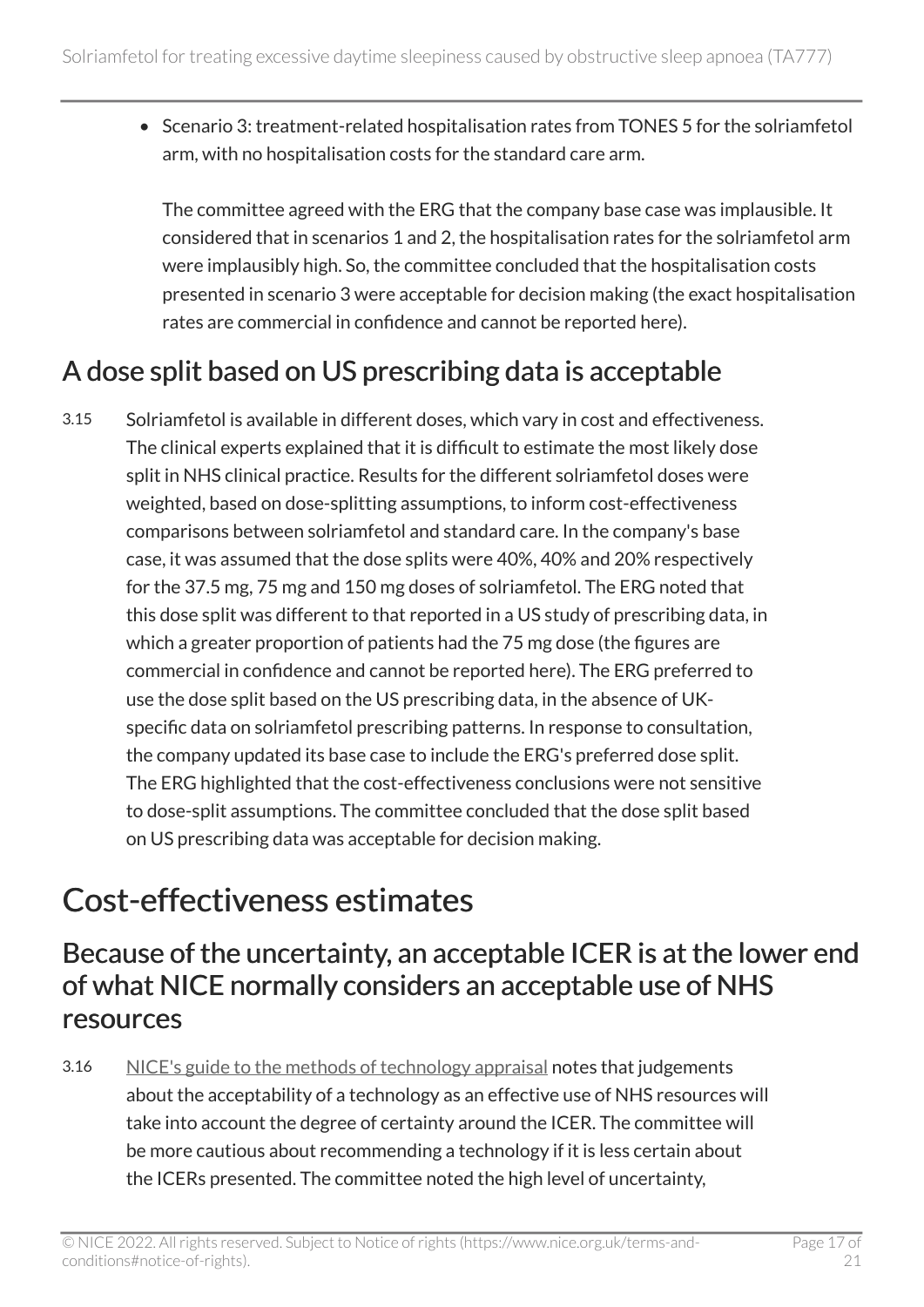particularly around:

- the adjustment for the improvement in the control arm (see [section](#page-9-0) 3.8)
- how the quality-of-life benefit of solriamfetol was measured (see [sections](#page-11-1) 3.9 to 3.12).

So, the committee agreed that, because of the high level of uncertainty in the analyses, an acceptable ICER would be at the lower end of the range that NICE normally considers an acceptable use of NHS resources.

#### Solriamfetol alone and with standard care is not a cost-effective use of NHS resources

- 3.17 The committee considered the cost-effectiveness estimates for solriamfetol alone and with standard care compared with standard care alone. The costeffectiveness results are commercial in confidence because they included the patient access scheme discount for solriamfetol. The committee preferred the following assumptions:
	- treatment response defined as an ESS score reduction of 2 or more points (see [section](#page-9-1) 3.7)
	- applying the 100% Hawthorne effect scenario to account for the improvement in the control arm (see [section](#page-9-0) 3.8)
	- utilities based on the average of the EQ-5D data directly from TONES 3 and utilities mapped using McDaid (see [section](#page-13-0) 3.12)
	- hospitalisation costs for solriamfetol included for treatment-related serious adverse events from TONES 5, with no hospitalisation costs for standard care (see [section](#page-15-0) 3.14)
	- the ERG's preferred dose split, based on the US prescribing data (see <u>section 3.15</u>).

The ERG provided scenarios based on the committee's preferred assumptions. These used subgroup data based on use of CPAP at baseline from TONES 3. For people who can use CPAP, the ICER for solriamfetol with standard care compared with standard care alone was above the range the committee considered acceptable (see [section](#page-16-2) 3.16). For people who cannot use CPAP, the ICER for solriamfetol alone compared with standard care was also above this range.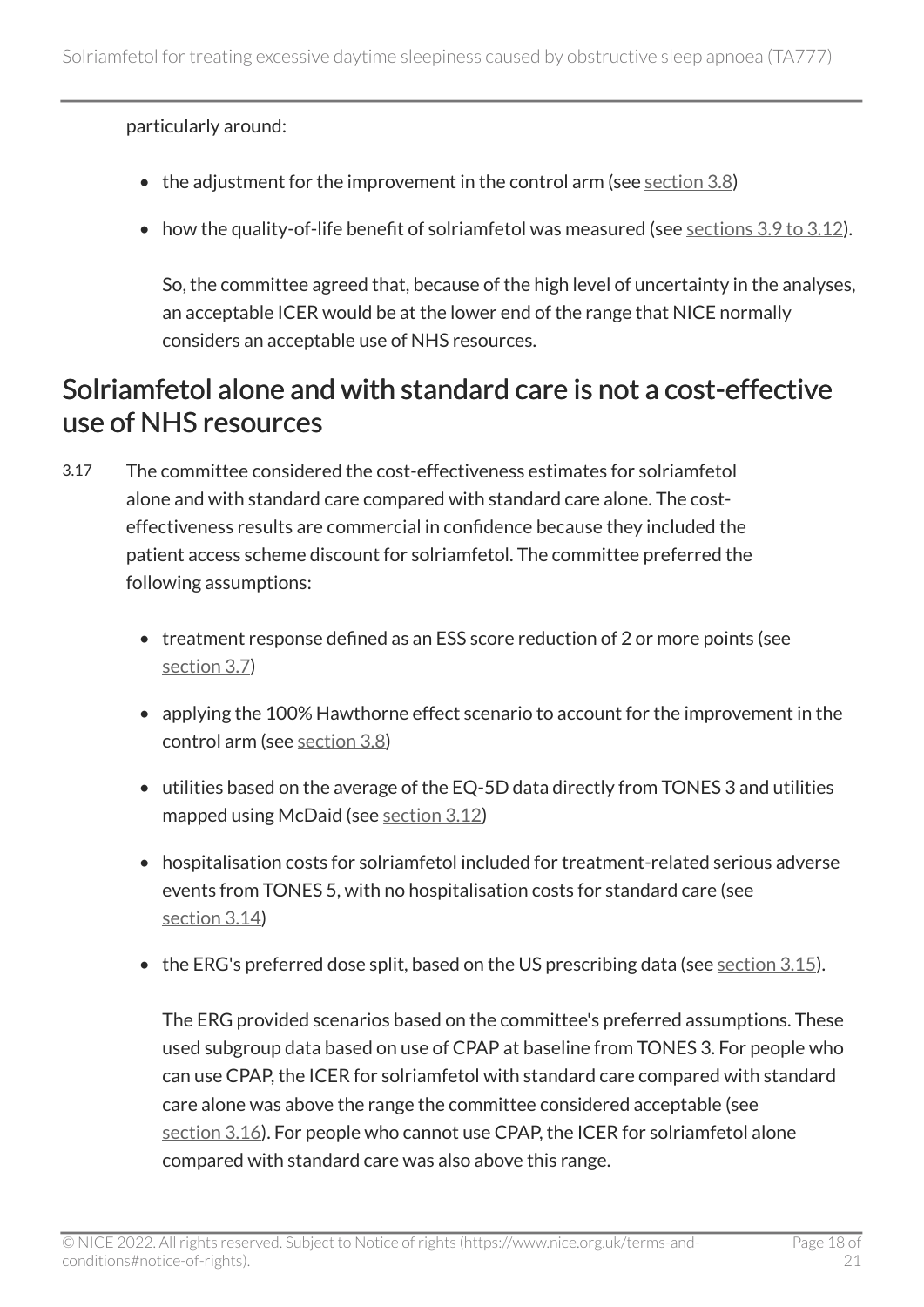### <span id="page-18-0"></span>**Conclusion**

#### Solriamfetol is not recommended for treating excessive daytime sleepiness caused by obstructive sleep apnoea

3.18 The committee recognised that excessive daytime sleepiness caused by obstructive sleep apnoea is a debilitating condition that negatively affects many aspects of daily life (see [section](#page-5-3) 3.1). It acknowledged that solriamfetol alone and with standard care was more effective than standard care alone in reducing excessive daytime sleepiness, as measured by the ESS and MWT. It also acknowledged that partner utilities were not included in the modelling. But it recognised obstructive sleep apnoea may affect partners and took this into account in its decision making. However, the committee believed that substantial uncertainty remained in the company's analysis. It considered that the most plausible cost-effectiveness estimates for solriamfetol alone and with standard care compared with standard care alone were above the range considered an acceptable use of NHS resources, even after taking into account the other factors (see [section](#page-16-2) 3.16). Therefore, it did not recommend solriamfetol for routine commissioning in the NHS.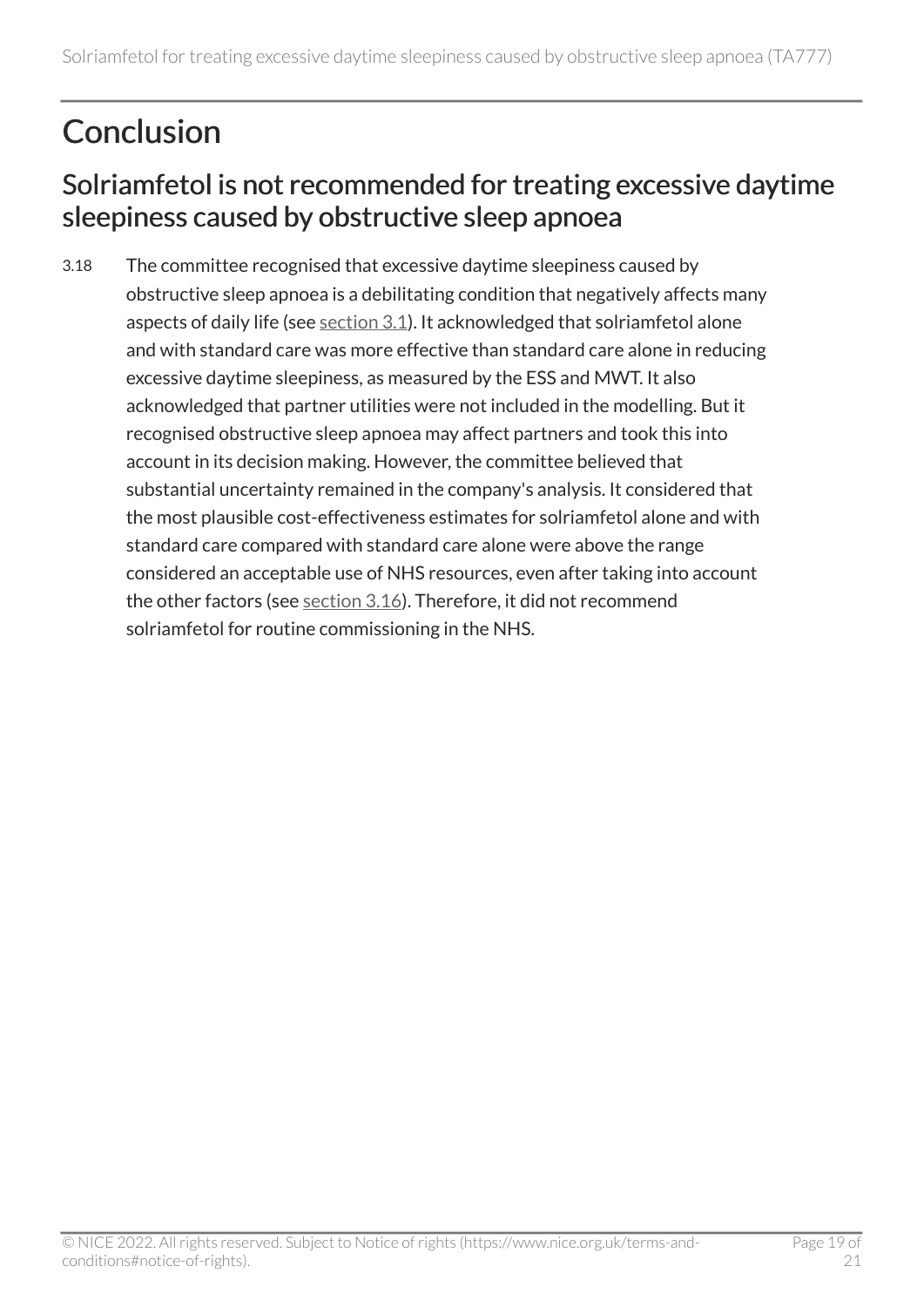## <span id="page-19-0"></span>4 Appraisal committee members and NICE project team

### <span id="page-19-1"></span>Appraisal committee members

The 4 technology appraisal committees are standing advisory committees of NICE. This topic was considered by [committee](https://www.nice.org.uk/Get-Involved/Meetings-in-public/Technology-appraisal-Committee/Committee-C-Members) C.

Committee members are asked to declare any interests in the technology to be appraised. If it is considered there is a conflict of interest, the member is excluded from participating further in that appraisal.

The [minutes of each appraisal committee meeting](https://www.nice.org.uk/get-involved/meetings-in-public/technology-appraisal-committee), which include the names of the members who attended and their declarations of interests, are posted on the NICE website.

### <span id="page-19-2"></span>NICE project team

Each technology appraisal is assigned to a team consisting of 1 or more health technology analysts (who act as technical leads for the appraisal), a technical adviser and a project manager.

Tomas Keating and Nigel Gumbleton Technical leads

Victoria Kelly and Charlie Hewitt Technical advisers

Gavin Kenny Project manager

ISBN: 978-1-4731-4479-8